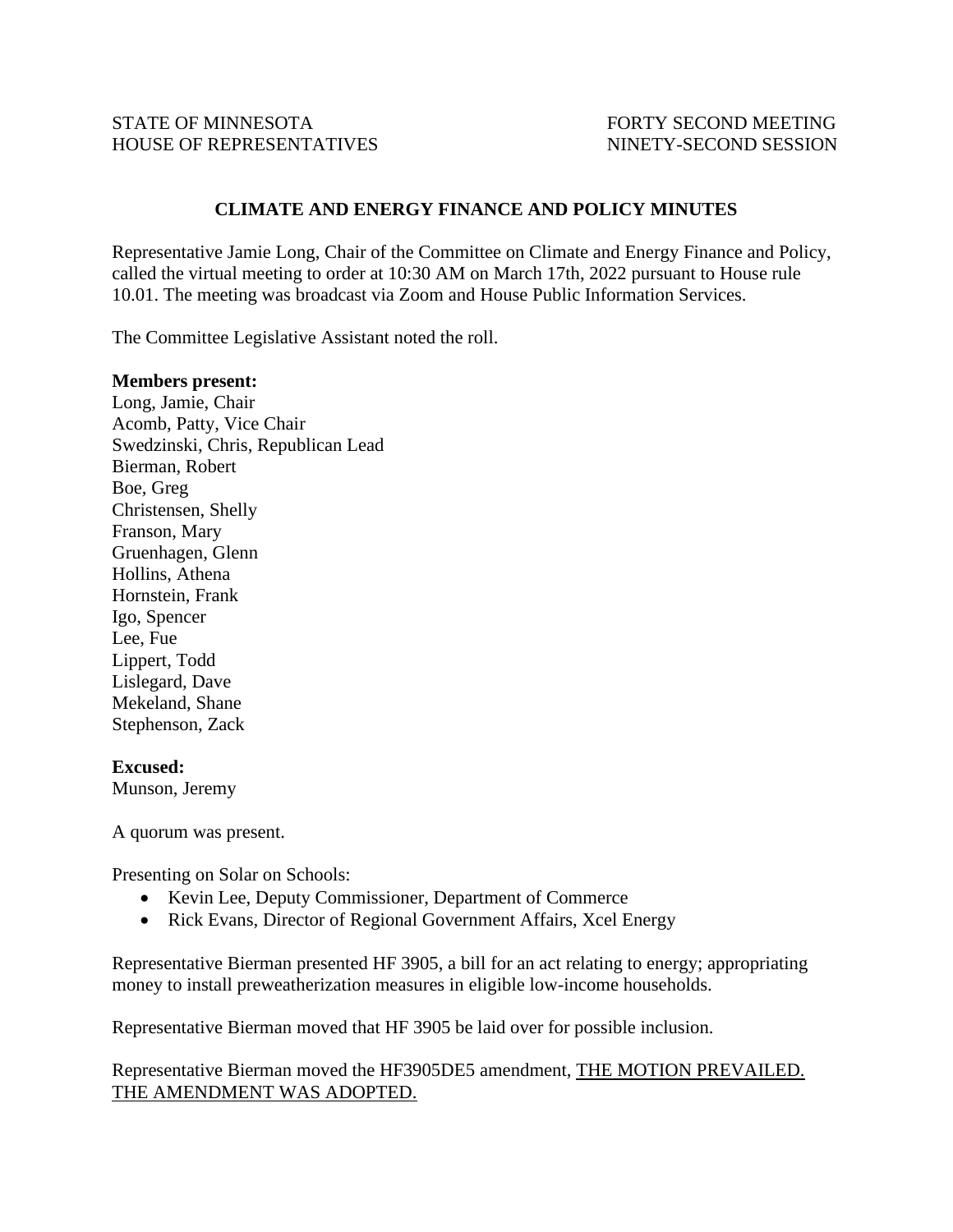Testifying on HF 3905:

- Bill Grant, Executive Director, Minnesota Community Action Partnership
- Scott Zahorik, Executive Director, Arrowhead Economic Opportunity Agency

Representative Bierman renewed his motion that HF 3905, as amended, be laid over for possible inclusion.

Representative Lippert presented HF 2624, a bill for an act relating to energy; modifying the property assessed clean energy program; amending Minnesota Statutes 2020, sections 216C.435, subdivision 8; 216C.436, subdivision 2, by adding a subdivision.

Representative Lippert moved that HF 2624 be re-referred to the Committee on Environment and Natural Resources.

Representative Lippert moved the HF2624DE1 amendment, THE MOTION PREVAILED. THE AMENDMENT WAS ADOPTED.

Testifying on HF 2624:

- Pete Klein, Vice President of Finance, St. Paul Port Authority
- Brad Jordahl Redlin, Manager, MN Agricultural Water Quality Certification Program

Representative Lippert renewed his motion that HF 2624, as amended, be re-referred to the Committee on Environment and Natural Resources.

Representative Lippert requested a roll call on his motion that HF 2624, as amended, be rereferred to the Committee on Environment and Natural Resources.

AYES: Long Acomb Bierman Boe Christensen **Hollins Hornstein** Lee Lippert Lislegard Stephenson NAYS: Swedzinski

Franson Gruenhagen Igo